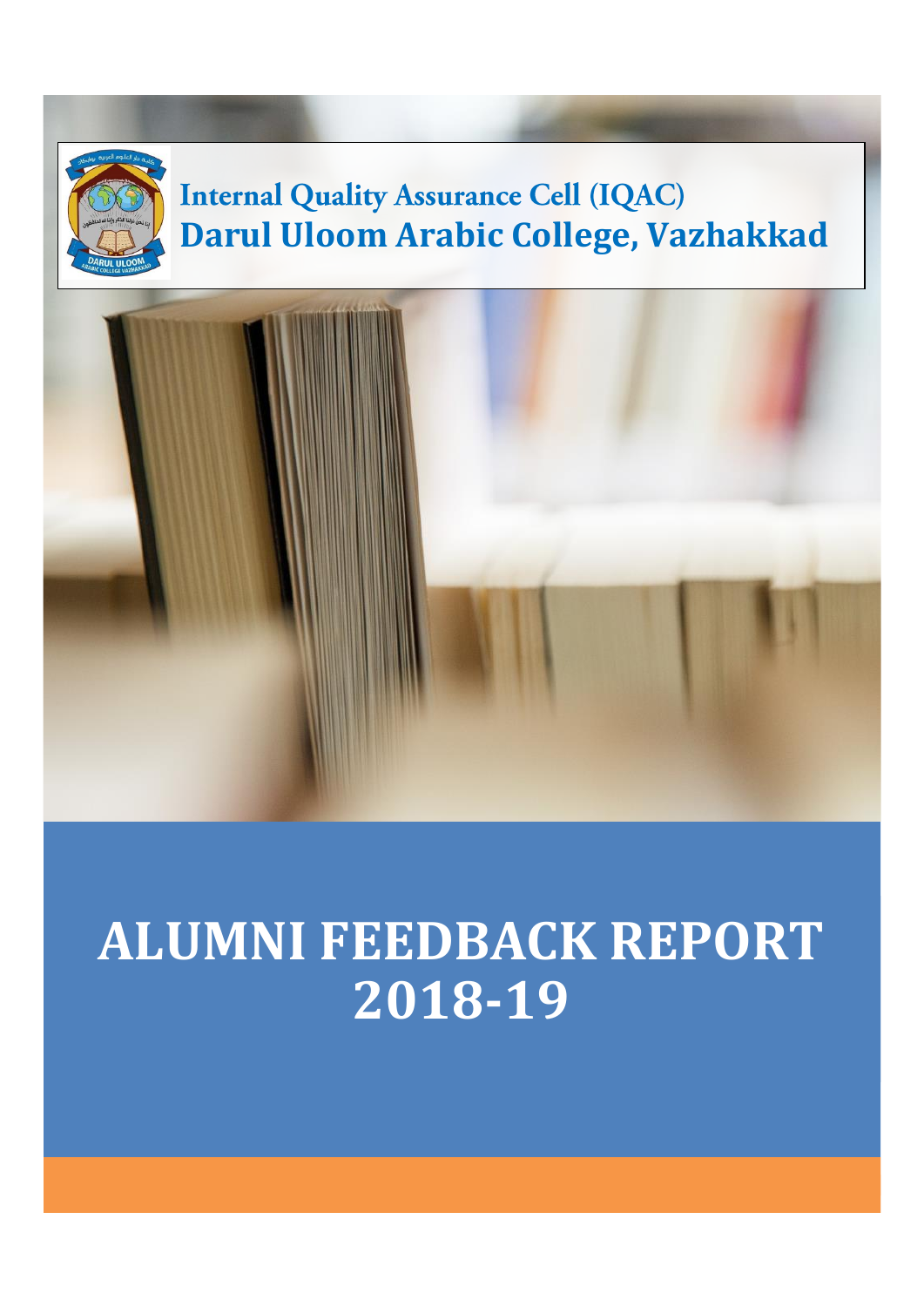# **Analysis of Alumni Feedback on Curriculum for the year 2018-19**

Curriculum design and its effective implementation is key factor in quality policy of an higher education institution. Curriculum is dynamic product which needs regular revision to ensure its relevance to students and industry. Old students can play a vital role in enriching the curriculum content and improving its effective delivery.

The Internal Quality Assurance Cell of Darul Uloom Arabic College used to collect and analyse feedbacks from alumni on various matters relating to academics and administration of the college. Curriculum feedback is a major part of such exercise. The College collects alumni feedback on curriculum directly by circulating the Feedback Forms. Feedback survey takes place every year from old students of the college. A well designed and structured questionnaire has been used to collect the response of students.

## **About the survey**

The Internal Quality Assurance Cell of the College used to collect and analyse feedbacks from students on various matters relating to academics and administration of the college. Curriculum feedback is a major part of such exercise. In 2018-19 academic year, we have framed 11 statements which essentially capture the various aspects of curriculum design and implementation. Five point scales (5-excellent, 4-Very good, 3- Good, 2-Satisfactory, 1-Unsatisfactory) were used to assess respondents rating on various curriculum aspects. The results were further analysed using tables, percentages, and diagrams.

The model of questionnaire, collected data and the findings are given below.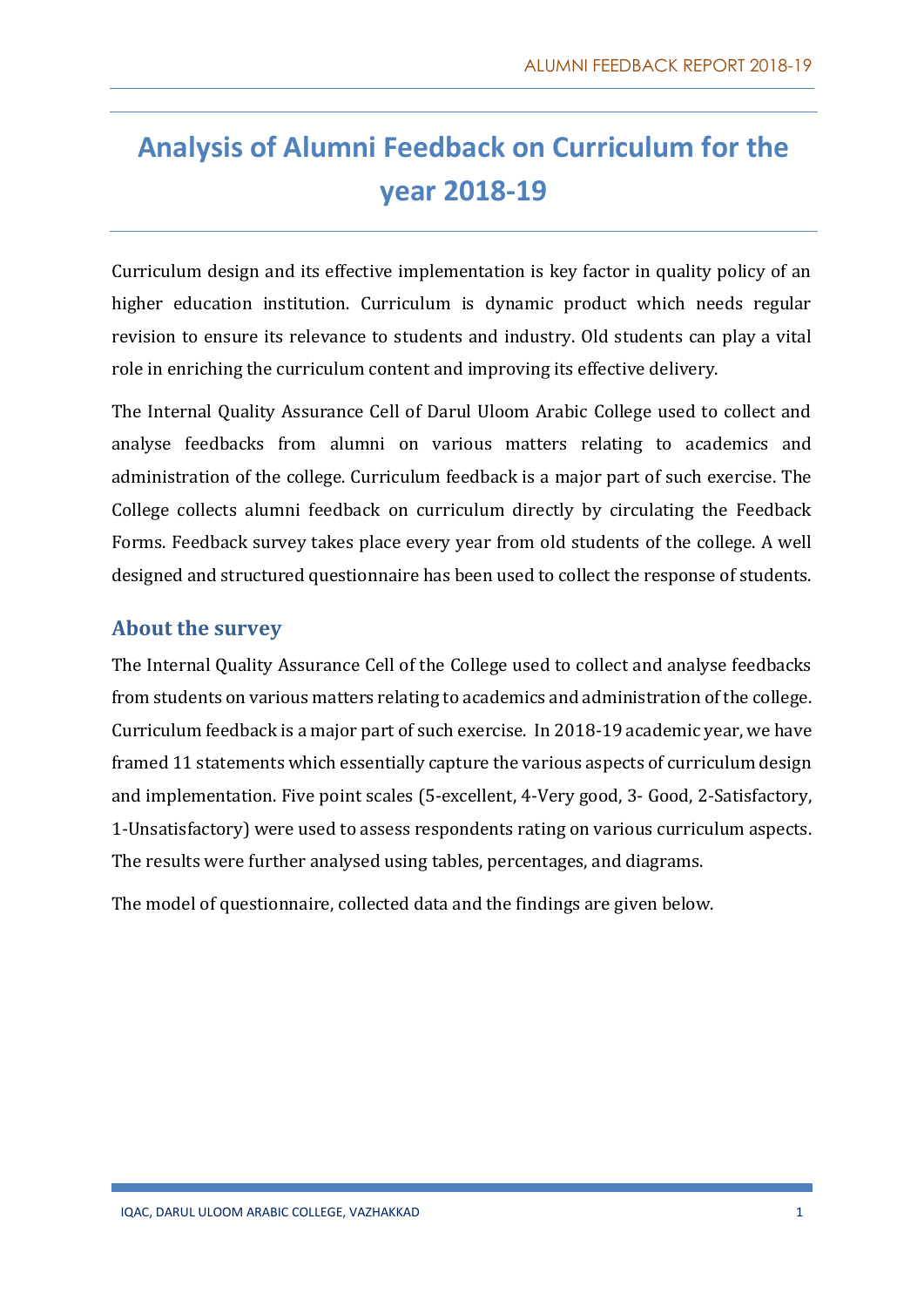## **Model of questionnaire:**

## **Internal Quality Assurance Cell (IQAC)** DARUL ULOOM ARABIC COLLEGE, VAZHAKKAD

PO Vazhakkad, Malappuram Dist., Kerala, 673640

Questionnaires for Feedback from Alumni on Curriculum

#### **Name of the Alumni:**

#### **Programme Studied:**

**Year of Passing out: Highest Qualification held:** 

Alumni are required to rate the programme on the following attributes using the 5 -point scale shown.

| 5.00             | 4.00             | 3.00 | 2.00                | 1.00                  |
|------------------|------------------|------|---------------------|-----------------------|
|                  |                  |      |                     |                       |
| <b>Excellent</b> | <b>Very Good</b> | Good | <b>Satisfactory</b> | <b>Unsatisfactory</b> |

| SI.<br>No      | <b>Parameters</b>                                                        | A | в | C | D | Е |
|----------------|--------------------------------------------------------------------------|---|---|---|---|---|
| $\mathbf{1}$   | Syllabus prescribed for the program was<br>well organised and structured |   |   |   |   |   |
| $\overline{2}$ | Size of syllabus in term of the load on the<br>student                   |   |   |   |   |   |
| 3              | Applicability/relevance to real life<br>situations                       |   |   |   |   |   |
| $\overline{4}$ | Proportionality of the syllabus to the<br>number of hours available      |   |   |   |   |   |
| 5              | Extent of support for higher education                                   |   |   |   |   |   |
| 6              | Extent to which the syllabus demands extra<br>Reading by the students    |   |   |   |   |   |
| 7              | Inclusion latest development in the subject                              |   |   |   |   |   |
| 8              | Program help in developing personality                                   |   |   |   |   |   |
| 9              | Program was capable of catering to my<br>requirement at workplace        |   |   |   |   |   |
| 10             | The programs offered to me was suitable<br>demanding                     |   |   |   |   |   |
| 11             | Overall rating                                                           |   |   |   |   |   |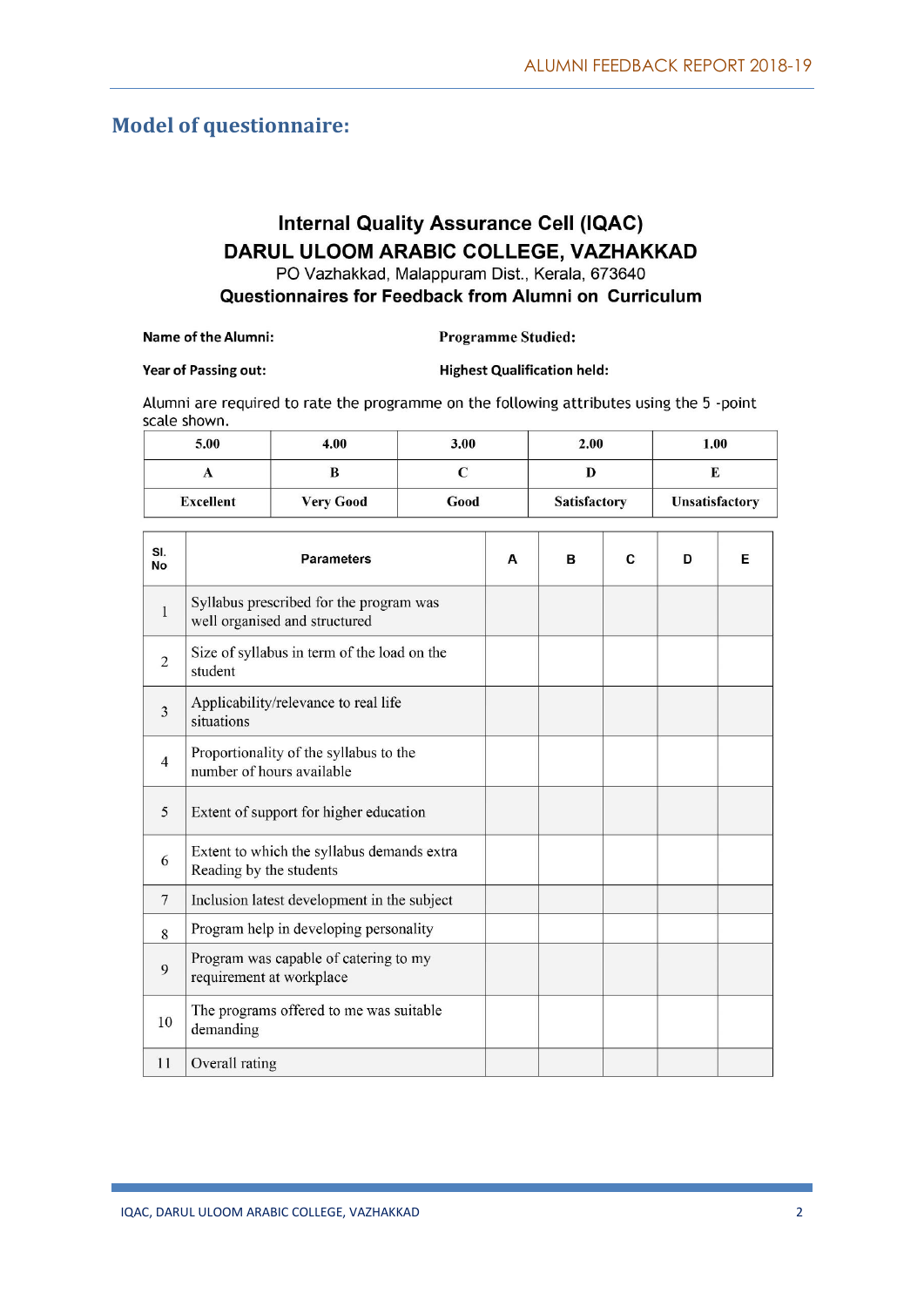|                | DARUL ULOOM ARABIC COLLEGE, VAZHAKKAD                                                    |                     |                |            |                |                |                                    |                   |            |                    |
|----------------|------------------------------------------------------------------------------------------|---------------------|----------------|------------|----------------|----------------|------------------------------------|-------------------|------------|--------------------|
|                | ALUMNI'S FEEDBACK ON CURRICCULUM, 2018-19                                                |                     |                |            |                |                |                                    |                   |            |                    |
|                |                                                                                          |                     | $\mathbf A$    | B          | $\mathbf C$    | D              | E                                  |                   |            |                    |
| <b>SI. No</b>  | <b>Parameters</b>                                                                        |                     | Excellent      | Very Good  | Good           | Satisfactory   | Unsatisfactory                     | <b>Mean Score</b> | Percentage | No. of Stakeholder |
| $\mathbf{1}$   | Syllabus prescribed for<br>the program was well                                          | $\mathbf N$         | 6              | 6          | $\overline{4}$ | $\overline{4}$ | $\overline{0}$                     | 3.70              | 74.00      | 20                 |
|                | organised and<br>structured                                                              | $\%$                | 30.00          | 30.00      | 20.00          | 20.00          | $\overline{0}$                     |                   |            |                    |
|                | Size of syllabus in                                                                      | $\mathbf N$         | 3              | 6          | 5              | $\overline{4}$ | $\overline{2}$                     |                   |            |                    |
| $\overline{2}$ | term of the load on the<br>student                                                       | $\%$                | 15.00          | 30.00      | 25.00          | 20.00          | 10                                 | 3.20              | 64.00      | 20                 |
| 3              | Applicability/relevance                                                                  | ${\bf N}$           | 5              | 7          | 6              | 1              | $\mathbf{1}$                       | 3.70              | 74.00      | 20                 |
|                | to real life situations                                                                  | $\%$                | 25.00          | 35.00      | 30.00          | 5.00           | 5                                  |                   |            |                    |
|                | Proportionality of the<br>syllabus to the number<br>$\overline{4}$<br>of hours available | $\mathbf N$         | 3              | 6          | 6              | $\overline{4}$ | $\mathbf{1}$                       | 3.30              | 66.00      | 20                 |
|                |                                                                                          | $\%$                | 15.00          | 30.00      | 30.00          | 20.00          | 5                                  |                   |            |                    |
| 5              | Extent of support for                                                                    | $\mathbf N$         | $\overline{4}$ | 8          | 5              | 3              | $\boldsymbol{0}$                   | 3.65              | 73.00      | 20                 |
|                | higher education                                                                         | $\%$                | 20.00          | 40.00      | 25.00          | 15.00          | $\overline{0}$                     |                   |            |                    |
| 6              | Extent to which the<br>syllabus demands extra                                            | $\mathbf N$         | $\overline{2}$ | 5          | 9              | $\overline{4}$ | $\boldsymbol{0}$                   | 3.25              | 65.00      | 20                 |
|                | Reading by the<br>students                                                               | $\%$                | 10.00          | 25.00      | 45.00          | 20.00          | $\overline{0}$                     |                   |            |                    |
| 7              | <b>Inclusion</b> latest<br>development in the                                            | $\mathbf N$         | 3              | 8          | $\tau$         | $\overline{2}$ | $\overline{0}$                     | 3.60              | 72.00      | 20                 |
|                | subject                                                                                  | $\%$                | 15.00          | 40.00      | 35.00          | 10.00          | $\boldsymbol{0}$                   |                   |            |                    |
| 8              | Program help in                                                                          | $\mathbf N$         | 6              | 6          | $\overline{7}$ | $\mathbf{1}$   | $\boldsymbol{0}$                   | 3.85              | 77.00      | 20                 |
|                | developing personality                                                                   | $\%$                | 30.00          | 30.00      | 35.00          | 5.00           | $\overline{0}$                     |                   |            |                    |
| 9              | Program was capable<br>of catering to my                                                 | ${\bf N}$           | 5              | 7          | 5              | 3              | $\overline{0}$                     | 3.70              | 74.00      | 20                 |
|                | requirement at<br>workplace                                                              | $\%$                | 25.00          | 35.00      | 25.00          | 15.00          | $\overline{0}$                     |                   |            |                    |
|                | The programs offered                                                                     | ${\bf N}$           | 5              | 8          | $\overline{4}$ | $\overline{2}$ | $\mathbf{1}$                       |                   |            |                    |
| 10             | to me was suitable<br>demanding                                                          | $\%$                | 25.00          | 40.00      | 20.00          | 10.00          | 5                                  | 3.70              | 74.00      | 20                 |
| 11             | Overall rating                                                                           | $\mathbf N$<br>$\%$ | 6<br>30.00     | 8<br>40.00 | 5<br>25.00     | 1<br>5.00      | $\overline{0}$<br>$\boldsymbol{0}$ | 3.95              | 79.00      | 20                 |

# **Analysis of Alumni feedback on Curriculum 2018-19**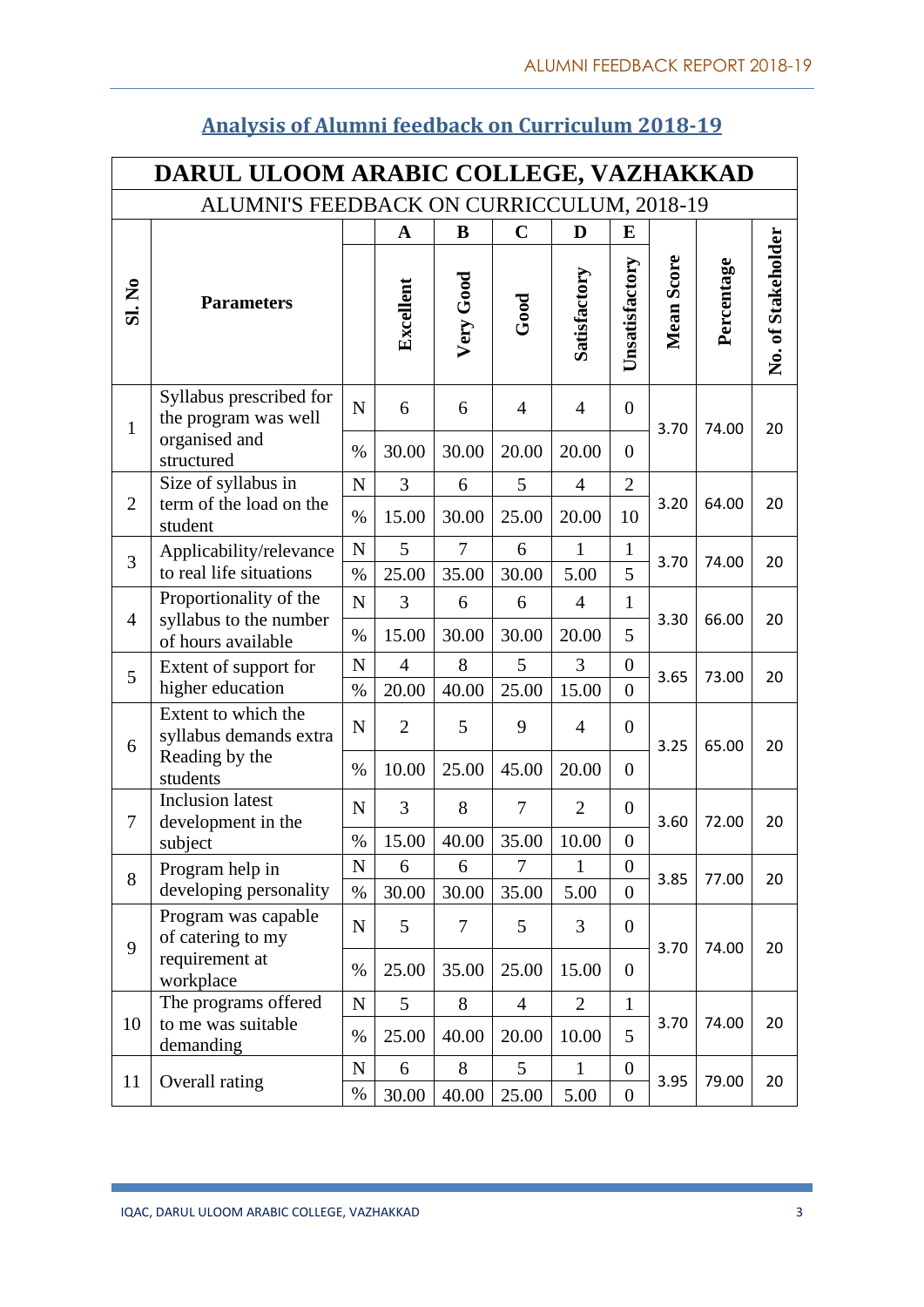

## **Overview of feedback**

## **Interpretation:**

The mean score of all the eleven statements under consideration for the old students' feedback of 2018-19 was 3.60 out of 5, that is an overall acceptance of 72.00% by the respondents. The overall learning experience in the college was the most attractive factor for alumni which gained a mean score of 3.95. All highlighting factors of survey got more than 3.5 of mean score. The least satisfying factor under curriculum as far as the old students were concerned was the size of syllabus in term of the load on the student, which earned a mean score of 3.20. The IQAC of the college decided to take actions to improve these factors.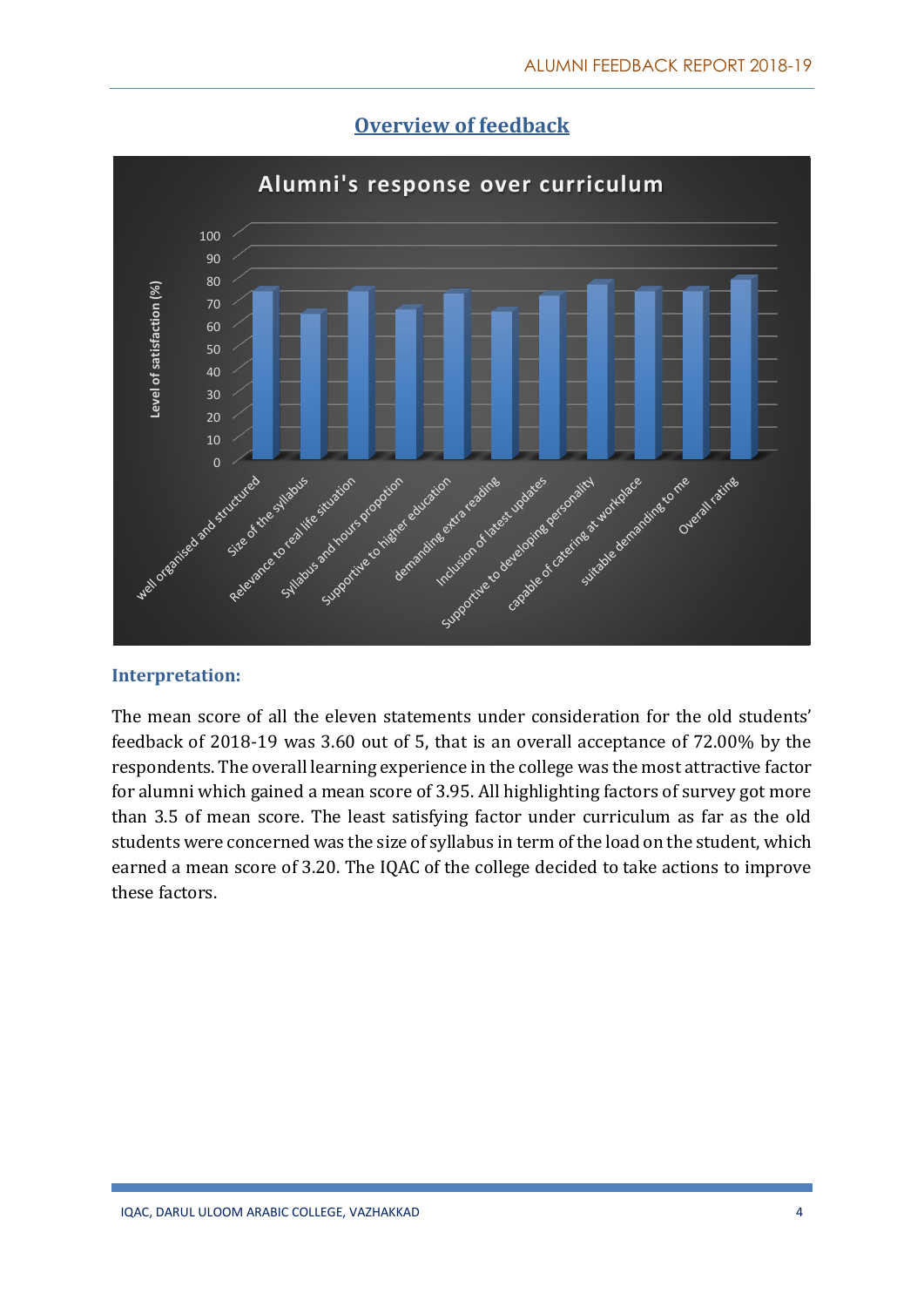## **Factor wise Analysis of Alumni feedback on Curriculum, 2018-19**

## **1.1: Syllabus prescribed for the program was well organised and structured**

|                           |       |       |       |       | Excellent   Very Good   Good   Satisfactory Unsatisfactory |
|---------------------------|-------|-------|-------|-------|------------------------------------------------------------|
| Level of Satisfaction (%) | 30.00 | 30.00 | 20.00 | 20.00 |                                                            |



## **2.2: Size of syllabus in term of the load on the student**

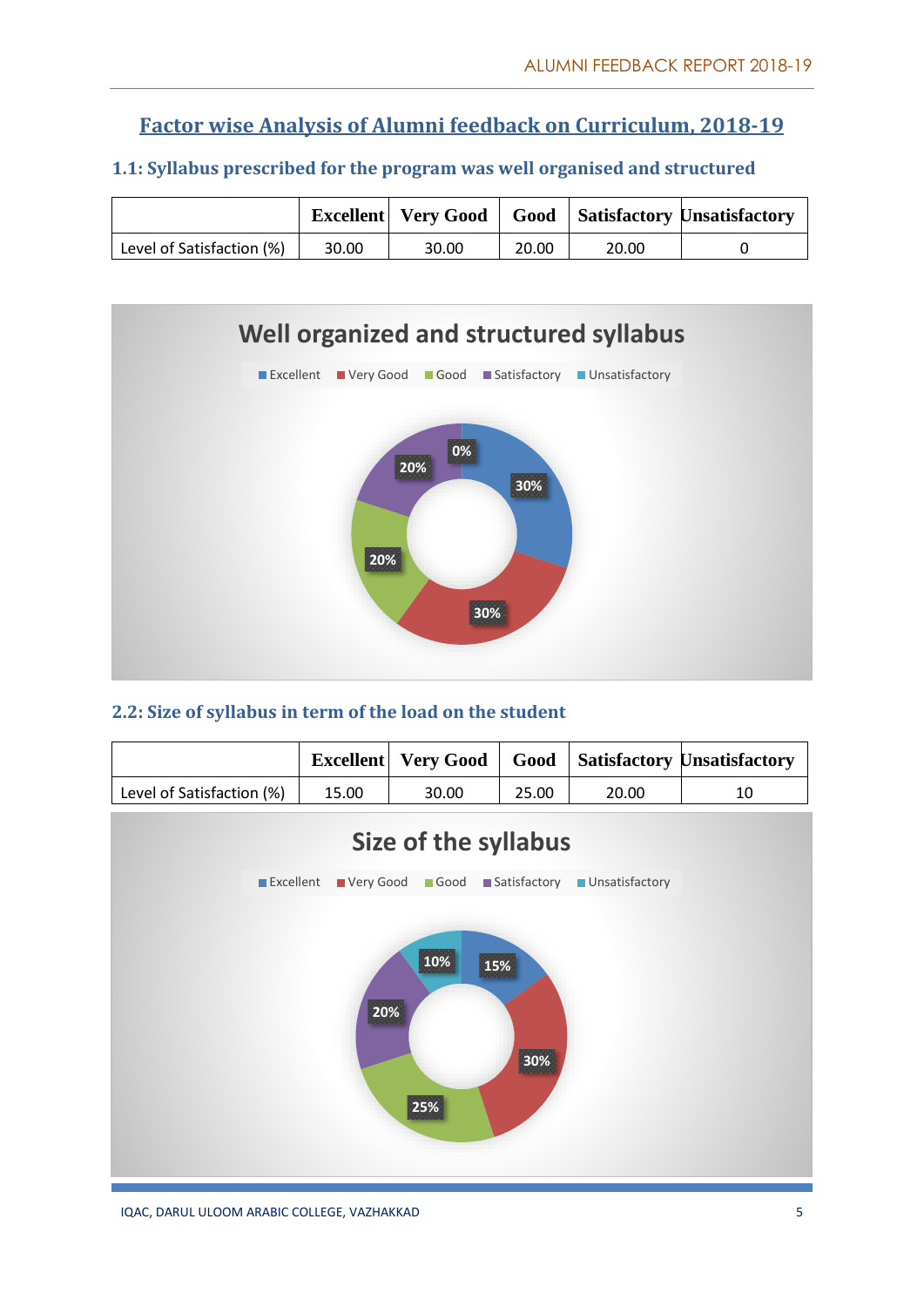|                           |       |       |       |      | <b>Excellent</b>   Very Good   Good   Satisfactory Unsatisfactory |
|---------------------------|-------|-------|-------|------|-------------------------------------------------------------------|
| Level of Satisfaction (%) | 25.00 | 35.00 | 30.00 | 5.00 |                                                                   |





## **2.4: Proportionality of the syllabus to the number of hours available**

|                           |       | Excellent   Very Good |       |       | <b>Good</b> Satisfactory Unsatisfactory |
|---------------------------|-------|-----------------------|-------|-------|-----------------------------------------|
| Level of Satisfaction (%) | 15.00 | 30.00                 | 30.00 | 20.00 |                                         |

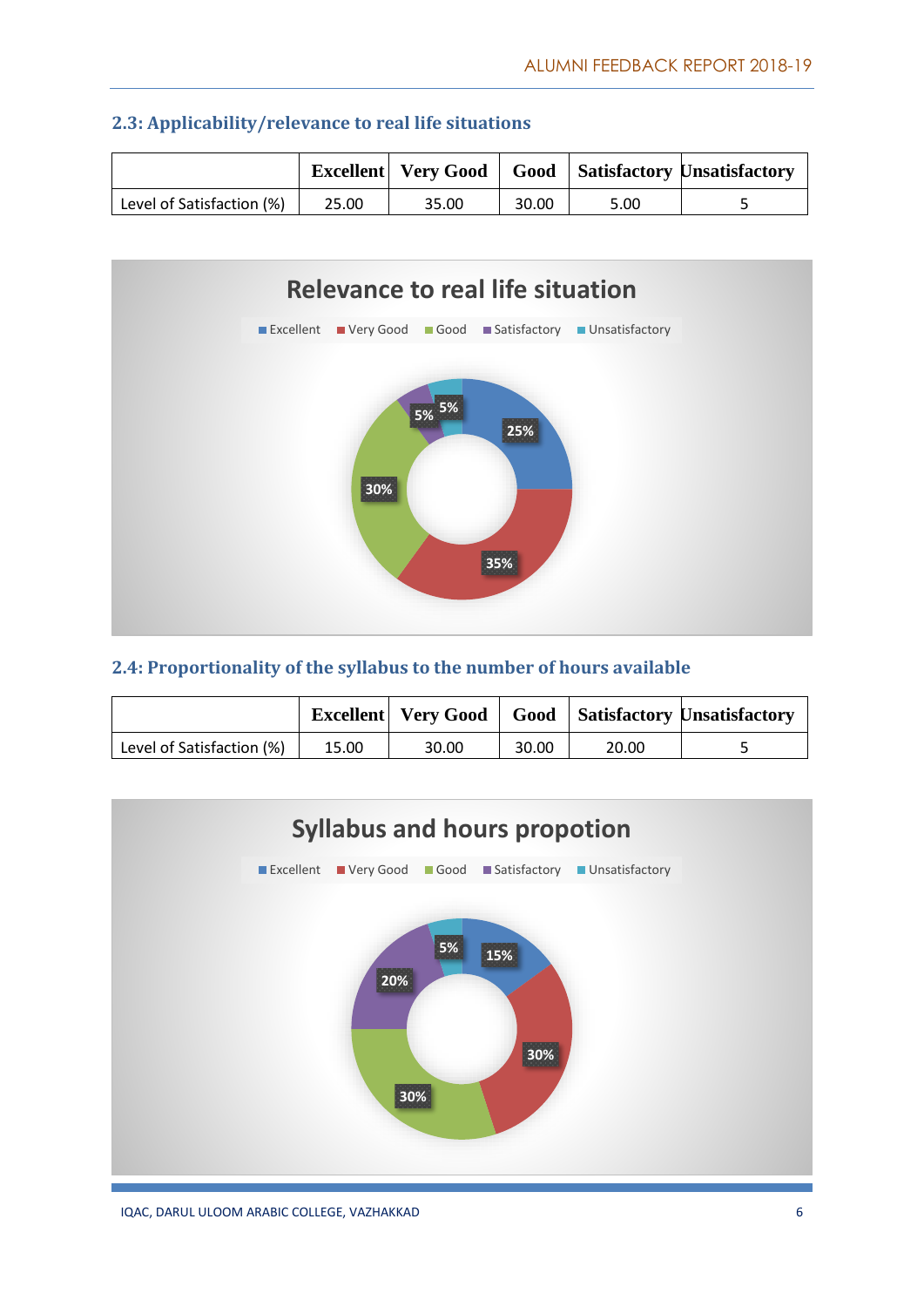|                           |       |       |       |       | <b>Excellent</b> Very Good   Good   Satisfactory Unsatisfactory |
|---------------------------|-------|-------|-------|-------|-----------------------------------------------------------------|
| Level of Satisfaction (%) | 20.00 | 40.00 | 25.00 | 15.00 |                                                                 |

## **2.5: Extent of support for higher education**



## **2.6: Extent to which the syllabus demands extra Reading by the students**

|                           |       | <b>Excellent</b> Very Good |       |       | <b>Good</b> Satisfactory Unsatisfactory |
|---------------------------|-------|----------------------------|-------|-------|-----------------------------------------|
| Level of Satisfaction (%) | 10.00 | 25.00                      | 45.00 | 20.00 |                                         |

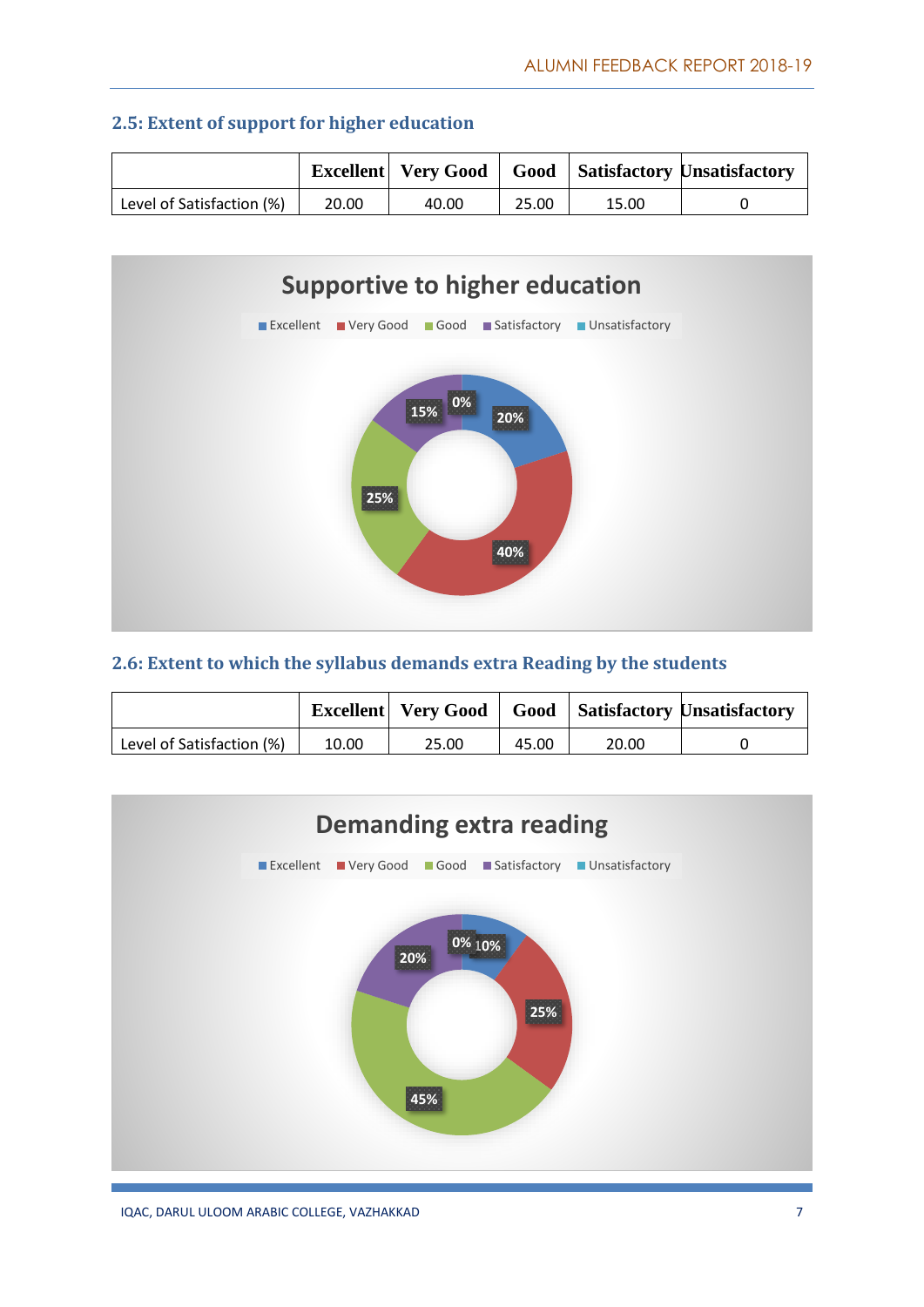|                           |       |       |       |       | <b>Excellent</b>   Very Good   Good   Satisfactory Unsatisfactory |
|---------------------------|-------|-------|-------|-------|-------------------------------------------------------------------|
| Level of Satisfaction (%) | 15.00 | 40.00 | 35.00 | 10.00 |                                                                   |





## **2.8: Program help in developing personality**

|                           |       |       |       |      | Excellent   Very Good   Good   Satisfactory Unsatisfactory |
|---------------------------|-------|-------|-------|------|------------------------------------------------------------|
| Level of Satisfaction (%) | 30.00 | 30.00 | 35.00 | 5.00 |                                                            |

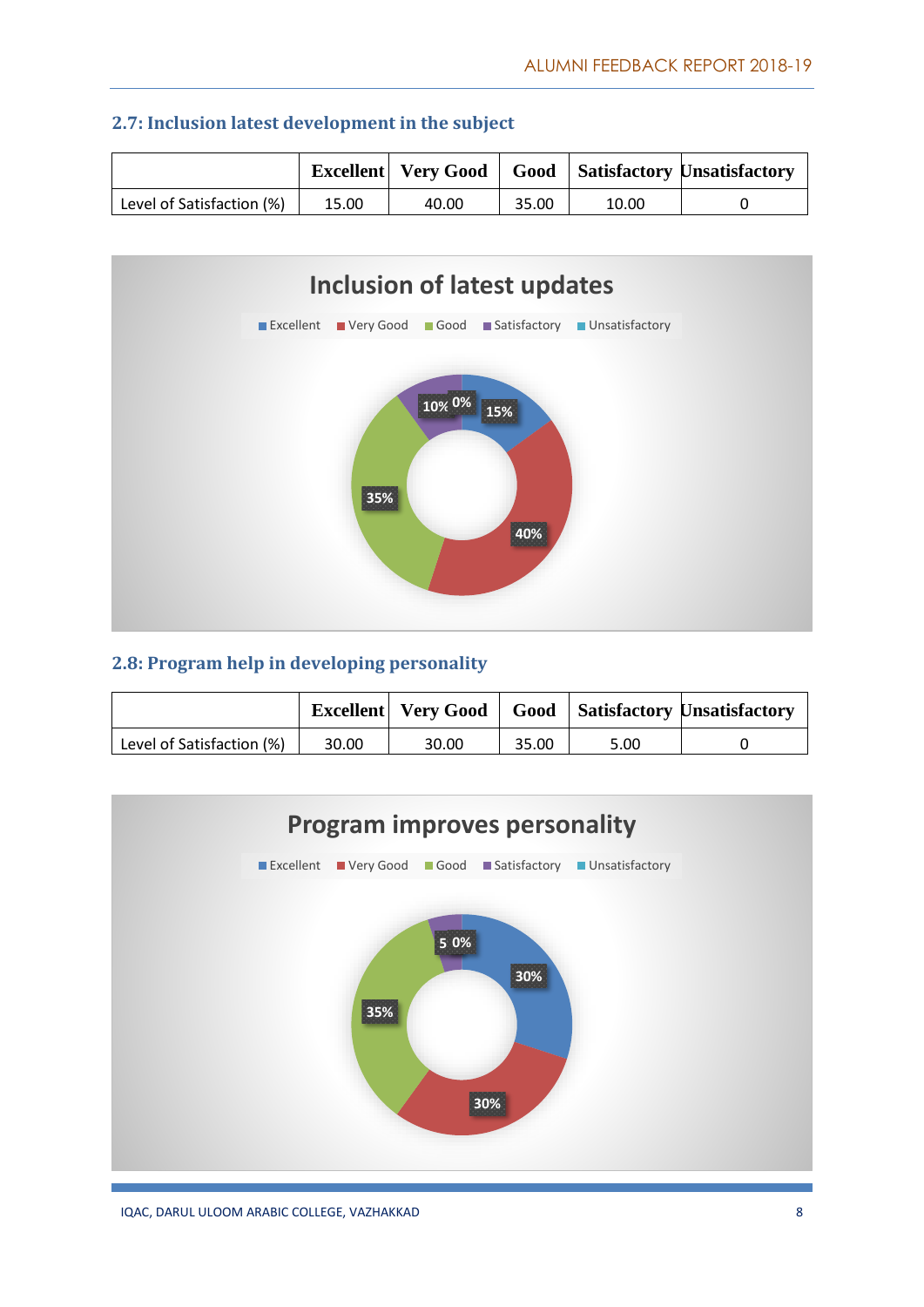|                           |       |       |       |       | <b>Excellent</b>   Very Good   Good   Satisfactory Unsatisfactory |
|---------------------------|-------|-------|-------|-------|-------------------------------------------------------------------|
| Level of Satisfaction (%) | 25.00 | 35.00 | 25.00 | 15.00 |                                                                   |





#### **2.10: The programs offered to me was suitable demanding**

|                           |       | <b>Excellent</b> Very Good |       |       | <b>Good</b> Satisfactory Unsatisfactory |
|---------------------------|-------|----------------------------|-------|-------|-----------------------------------------|
| Level of Satisfaction (%) | 25.00 | 40.00                      | 20.00 | 10.00 |                                         |